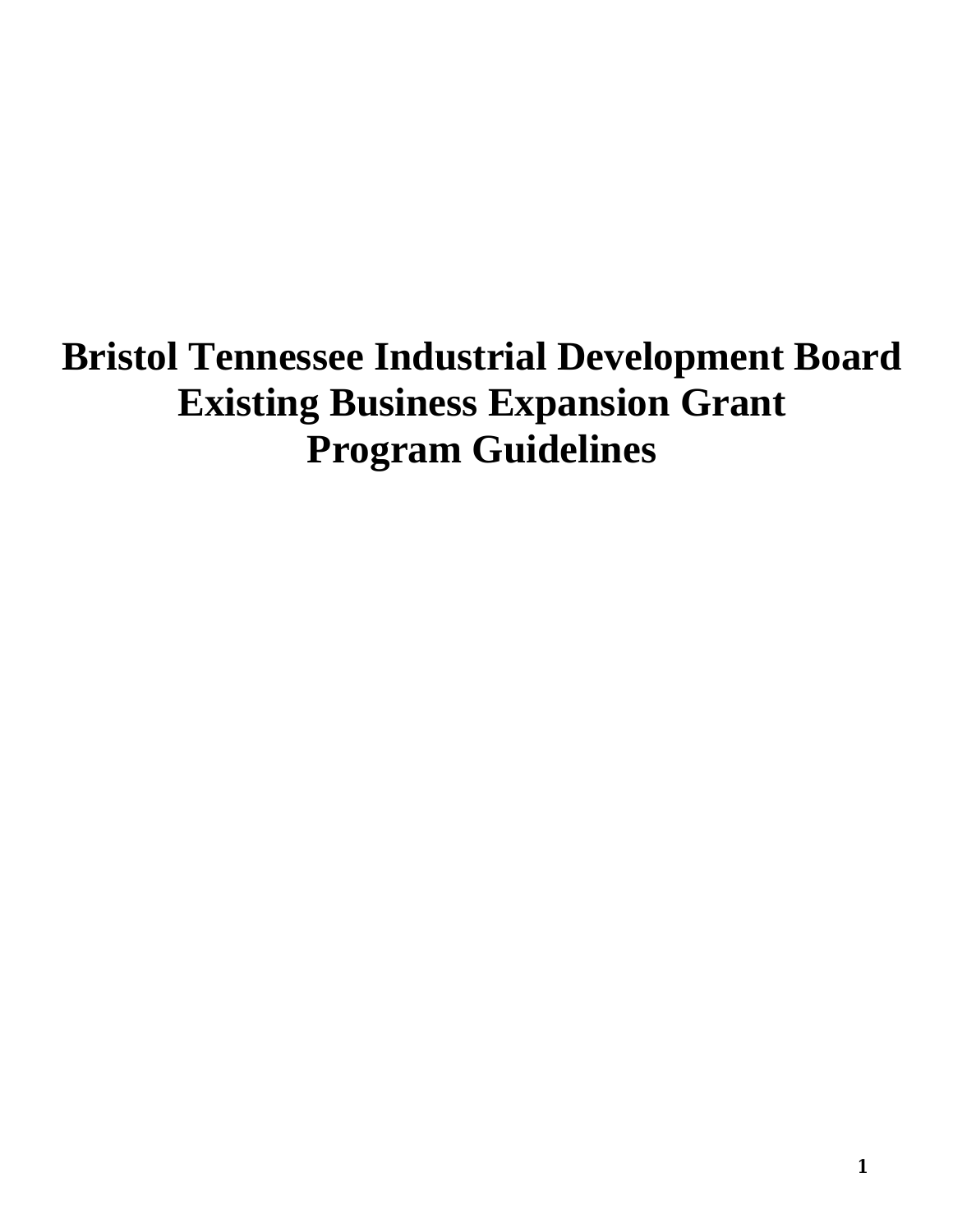#### **Applications open:** January 31, 2022 to March 25, 2022 **Winners announced:** April 2022

## **I.** What is the purpose of the Existing Business Expansion Grant (EBEG) program?

The objective of the Existing Business Expansion Grant (EBEG) program is to encourage the growth and expansion of businesses located within the City of Bristol, Tennessee. This program provides matching grant funds (in the form of a forgivable loan) for property owners in Bristol to expand their business efforts in an effort to revitalize and strengthen businesses, and encourage private investment throughout the City.

The EBEG program is sponsored by the Industrial Development Board of the City of Bristol, Tennessee (the "IDB"). Under state law, the IDB has the power to enter into loan agreements with respect to projects, upon such terms and conditions as the IDB's board deems advisable. Such loans can support many different kinds of projects, including the equipping of manufacturers or processors of agricultural, mining or manufactured products, or commercial enterprises engaged in selling, providing or handling financial services or in storing, warehousing, distributing, or selling any products of agricultural, mining or industry (collectively, a "Business"). (See Tenn. Code Ann. §§ 7-53-101 and 7-53-302 for more information on the statutory authorization for the EBEG program.)

## **II. Who is eligible to apply for an EBEG?**

Business owners located within the corporate limits of Bristol, Tennessee are eligible to apply for an EBEG if the following *minimum* requirements are satisfied:

- $\Box$  The Business operates in compliance with applicable zoning ordinances of the City of Bristol, Tennessee;
- $\Box$  The property on which the Business is located cannot be exempt from property taxation (i.e., property used primarily for religious or charitable purposes);
- $\Box$  The primary structure used by the Business must be at least 15 years old;
- $\Box$  The Business must have been in continuous operation for at least 18 months at the time of submitting their application; and
- $\Box$  Both the Business and the Property on which it is located must be current on all City of Bristol taxes and fees(real and personal property taxes, business license fees, stormwater fees, etc.).

Businesses are ineligible for this program if they are:

- Stand-alone retail chains, national franchises, or residential buildings/complexes;
- Non-profit charitable, religious, or civic organizations;
- Owned by a City of Bristol employee or elected official, Industrial Development Board (IDB) Director, or their spouse, parent(s), step parent(s), grandparent(s), sibling(s), child(ren), or step child(ren), of such employee, elected official, or director. .

The applicant is responsible for providing documentation of the minimum requirements. If the EBEG will be used to improve real property, then the applicant must be the owner of the property.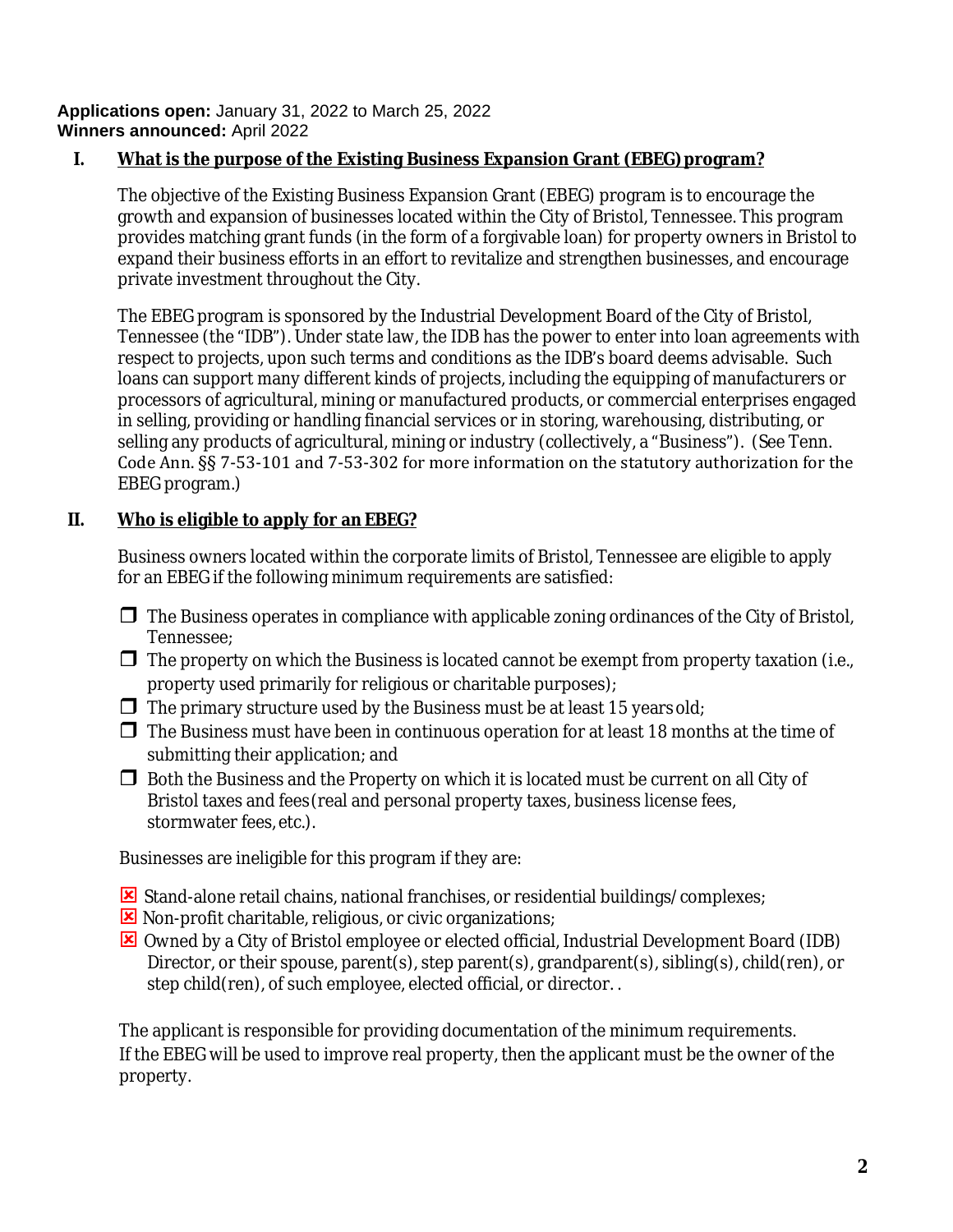## **III. Types of improvement that the EBEG can be used for include, but are not limited to:**

- Equipment to allow service for more customers
- Accessibility ADA compliant projects (ramps, thresholds, removal of barriers)
- Removal/replacement of architectural exterior and interior finishes and materials to increase space to allow for an increase in customers
- Restoration of architectural details or removal of materials that cover architecturaldetails for purposes of business growth
- Upgrades to parking surface areas in order to add additional parking for customers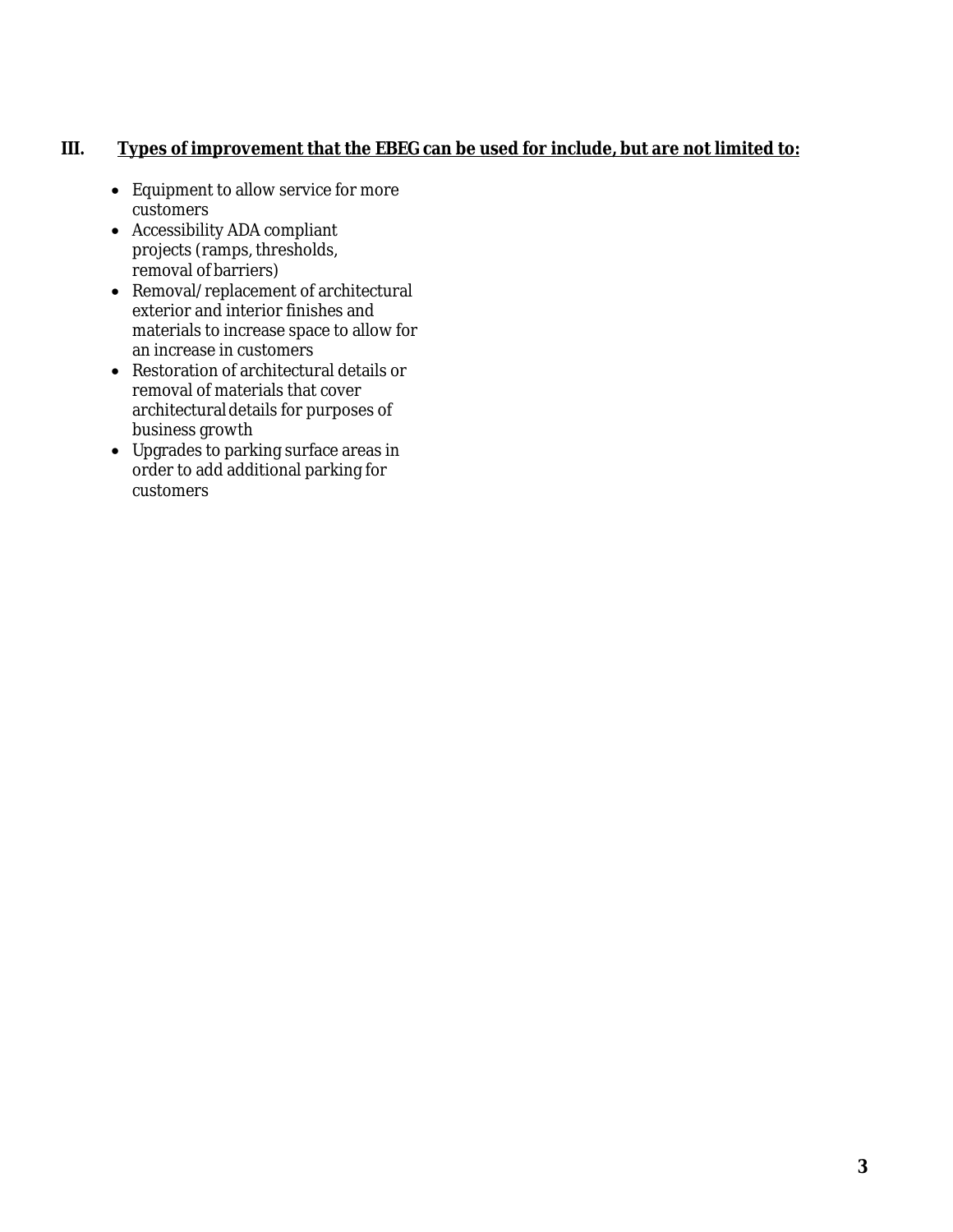### **IV. What types of improvements can the EBEG** *not* **be usedfor?**

- Billboards
- $\star$  Chain-link fencing
- Current code violations
- **\*** Interior work or improvements not directed towards job creation or new revenue for the business
- **x** Improvements in progress or completed prior to approval
- Mechanical and HVAC systems
- **x** Installation, repair or replacement of exterior signage
- **x** New construction
- $\star$  Pylon or temporary signs
- **\*** Decorative items and furniture
- $\star$  Security systems (metal roll down gates, window bars, cameras, etc.)

#### **V. How much money can I receive from anEBIG?**

The City of Bristol EBEG program is a matching grant program. A grant match is *required* in order to receive grant funds. **The maximum EBEG amount available for any approved application is \$10,000.** Grant funds are available for up to 75% of eligible improvement costs.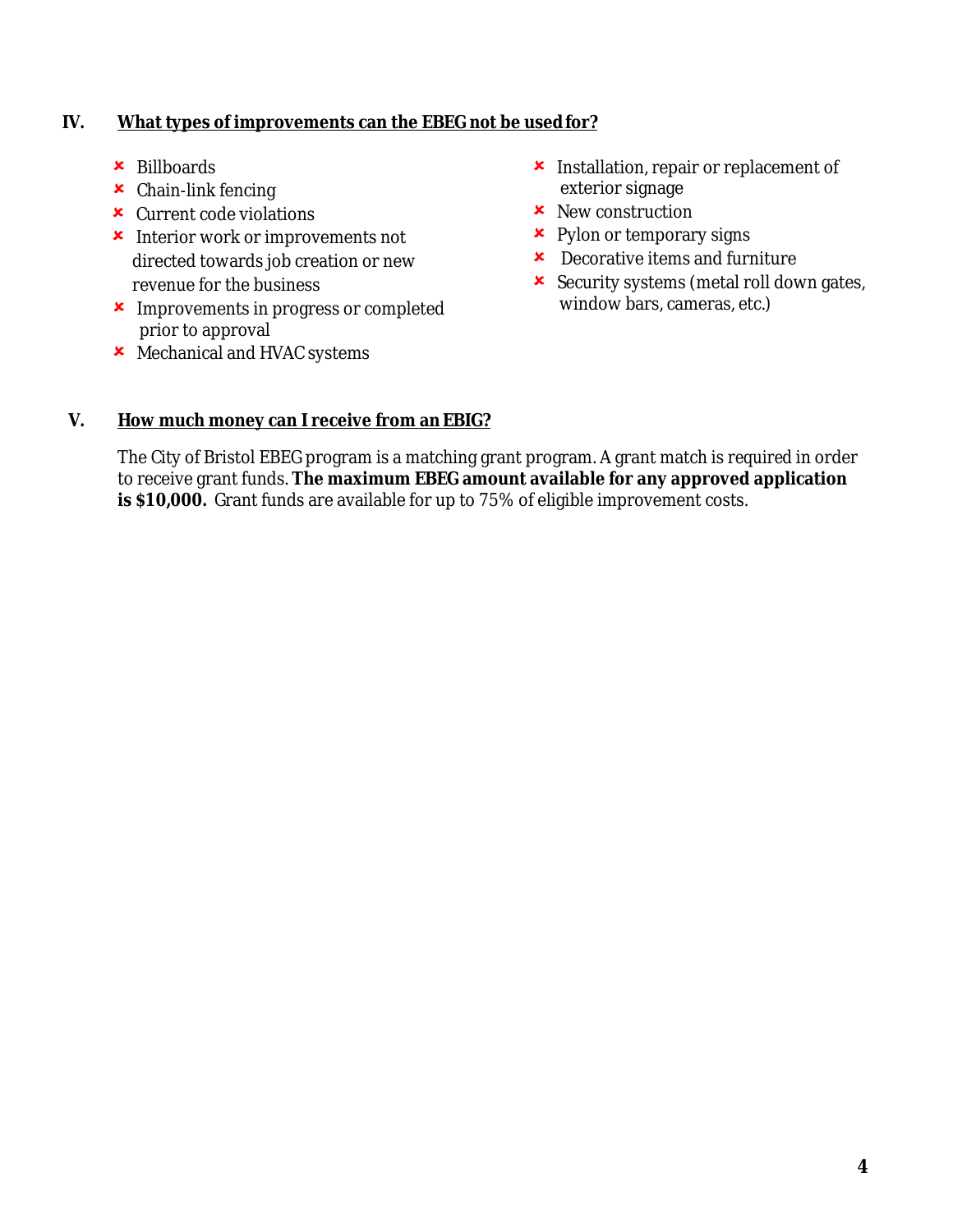### **VI. Are there any restrictions?**

Funding is available on a first come, first served basis until program funds are depleted. Grants may be awarded to applicants who have provided a complete application package and have received approval by the EBEG Committee, and the Bristol Industrial Development Board (IDB).

All recipients of an EBEG are required to sign a Grant Agreement. This document will establish the conditions of approval and terms of grant disbursement. In no event will funds be disbursed in a ratio higher than the matching requirements. Proof of costs paid by the applicant will be required before grant funds are to be disbursed. Grants will take the form of a loan that will be forgiven in full by the IDB at the expiration of the loan term established by the Grant Agreement. Grants do not require repayment *unless* a project is not completed according to the terms established in the Grant Agreement, or, for EBEGs used to fund real property improvements, unless the applicant moves its business to another location prior to the expiration of the loan term. Grant payments *will not* be made if improvements deviate from those outlined in the Grant Agreement and/or have not been previously approved.

Grants are for use for a single business located at a single address. Applicants seeking to improve multiple properties must submit an application for each property separately. If awarded an EBEG, recipients must have the eligible improvements completed within one calendar year (365 days) of the date on the signed Grant Agreement. Properties improved using these grant monies are not eligible for an additional EBEG until a 36-month period has elapsed from the date of final check disbursement.

In no event will a grant be awarded solely for repairs or improvements if there are already cited code violations at the property requiring corrective actions. In no event will a grant be awarded to only meet the required improvements associated with the proffers of a Conditional Rezoning, the conditions of a Special Use Permit, or the requirements of a Special Exception.

No grant shall be awarded if the Business or its owner is the petitioner in a pending bankruptcy matter.

## **VII. What do I need to apply for an EBEG?**

To be considered for an EBEG, applicants must submit all of the following documents to the Bristol Industrial Development Board:

- **1.** Completed application form
- **2.** Valid applicant identification
- **3.** Photographs of project (must show areas to be improved or items to be purchased)
- **4.** Written project description of intended improvements
- **5.** Renderings, drawings, pictures and/or other material samples to show intended improvements (if building improvements are being made)
- **6.** At least two (2) bids or quotes from vendors establishing the project cost
- **7.** Evidence of financial ability to meet matching requirements (bank statement, loan commitment letter, etc.)
- **8.** Schedule of completion

\*Please note that the City retains the option to obtain its own cost estimates for any project.

The Business may be owned and operated by a sole proprietorship (in which case the applicant is the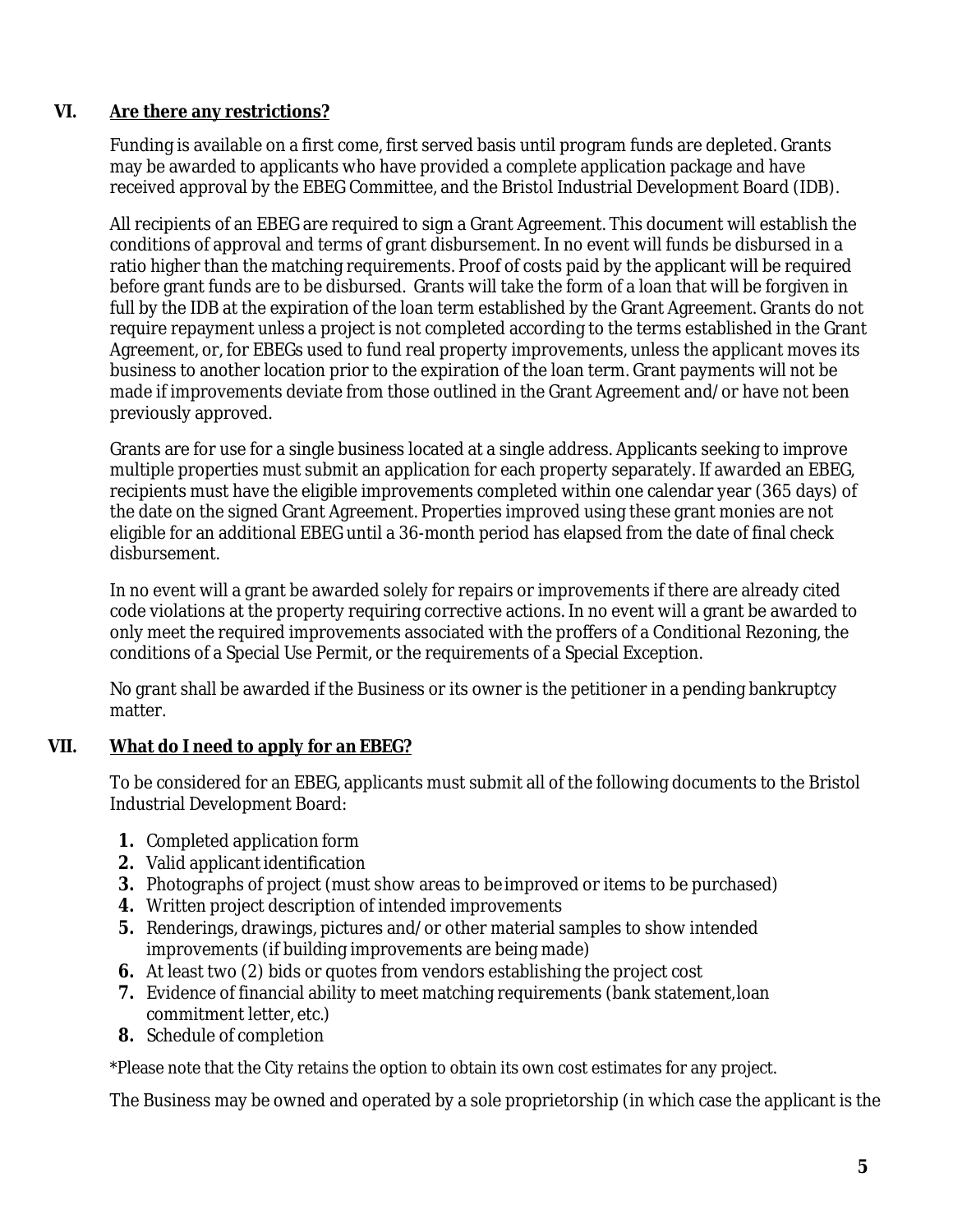proprietor), or an entity (in which case the business itself is the applicant, and the person signing the application must represent that they have the authority to apply for the grant on behalf of the Business).

Priority will be given to those who demonstrate need because they're unable to get funding from other sources for the grant amount.

### **VIII. How do I apply for an EBEG and what happens after I turn in myapplication?**

- **1.** *Before* applying, you should discuss your project with the City of Bristol, Tennessee Department of Economic Development staff, and arrange for a preliminary review with the EBEG<sub>team.</sub>
- **2.** After discussing your project, gather your application documentation and materials and submit them with a completed application form to the Bristol, Tennessee IDB.
- **3.** Once your application has been received, the EBEG Team reviews your application to ensure the project meets the minimum requirements.
- **4.** When all requirements have been met, after review and recommendation for approval from the EBEG Team, the applicant will present to the EBEG Review Committee for consideration of whether to award an EBEG. The Committee will normally notify you the decision result within 30 days of consideration of the application by the IBD at a regular or called meeting.
- **5.** If your application is approved by the IDB, you will coordinate with Economic Development staff to establish the terms of your Grant Agreement. If your application is denied by the IDB, the IDB will state on the record the reasons for its denial. If your application is denied, you may appear at the next regularly scheduled meeting of the IDB to request the IDB to reconsider its decision, at which time the IDB may uphold or reverse their decision.
- **6.** Once you have agreed to and signed the Grant Agreement, you may begin your improvement project. No work begun prior to the date of the Grant Agreement will be eligible for reimbursement. The date on the signed Grant Agreement serves as the project's commencement date. All purchases/work for the project must be completed within 365 days of this date. When your project is complete, you must notify Economic Development Department staff. An EBEG team representative will inspect the project to ensure compliance with the Grant Agreement and approved application. You will then receive a letter of completion.
- **7.** Grant payments will not be authorized until you submit color digital images of the new improvements or purchases, as well as documentation showing all applicable paid invoices, receipts, etc. All payments to contractors/vendors for work completed must be documented and verifiable in order to receive grant payments. Documentation for costs paid in cash will be subject to review and approval by Economic Development staff. You should receive payment within 30 days of receipt of your completed documentation.
- **8.** To the extent permits are required by applicable law or code in order to proceed with or complete the project, the applicant is responsible for obtaining those permits and any necessary inspections. No reimbursement will be made for work performed without necessary permits or inspections from the City of Bristol, Tennessee.

Applications are considered on a rolling basis. Inability to submit complete documentation will result in delayed processing and/or ineligibility for grant funds. Final approval authority rests with the IDB.